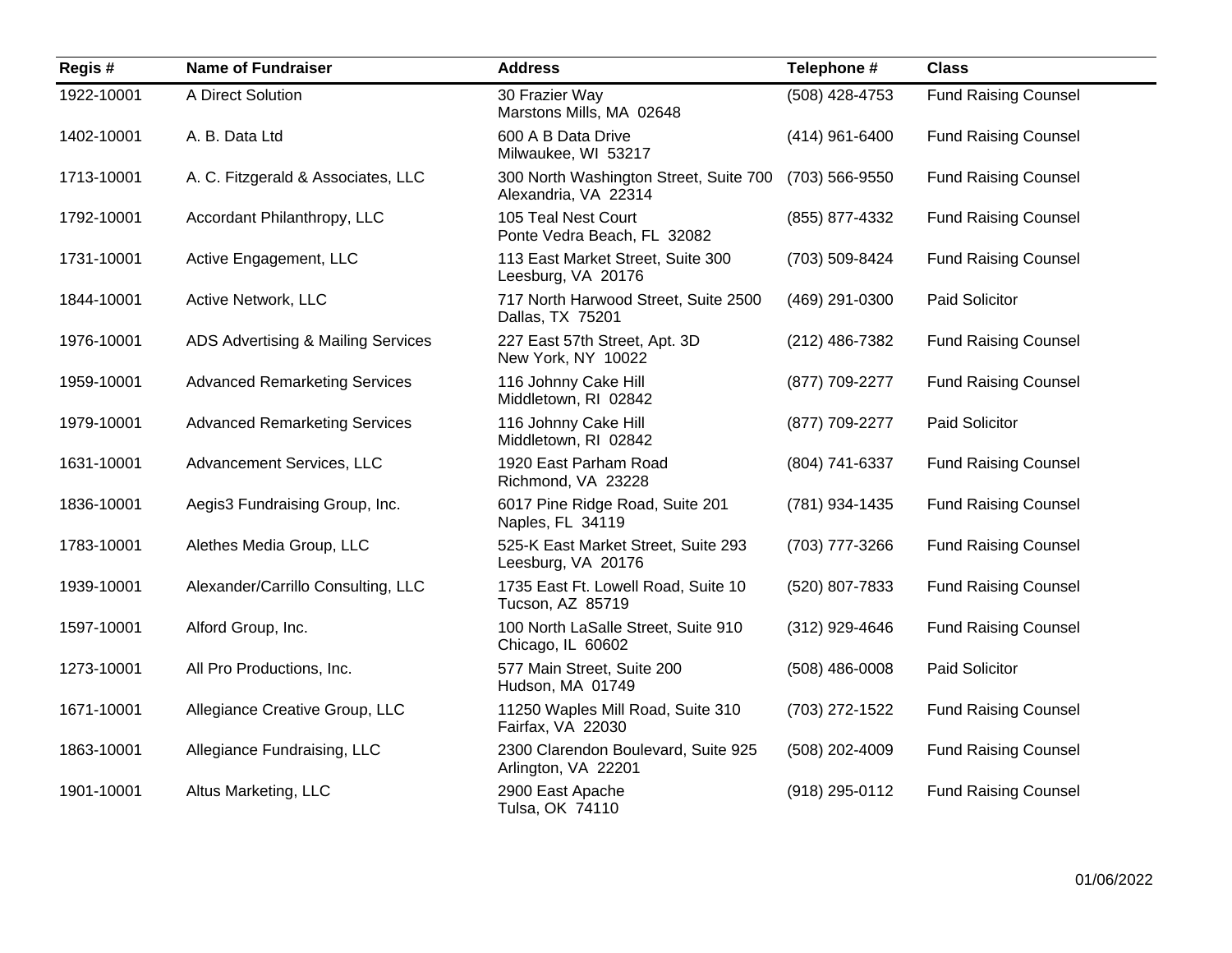| Regis#     | <b>Name of Fundraiser</b>          | <b>Address</b>                                                       | Telephone #    | <b>Class</b>                |
|------------|------------------------------------|----------------------------------------------------------------------|----------------|-----------------------------|
| 1288-10001 | Amergent, Inc.                     | 9 Centennial Drive<br>Peabody, MA 01960                              | (978) 278-1978 | <b>Fund Raising Counsel</b> |
| 1615-10001 | American Philanthropic, LLC        | 119 North High Street<br>West Chester, PA 19380                      | (302) 635-7355 | <b>Fund Raising Counsel</b> |
| 1239-10001 | American Target Advertising, Inc.  | 9625 Surveyor Court, Suite 400<br>Manassas, VA 20110-4408            | (703) 392-7676 | <b>Fund Raising Counsel</b> |
| 1701-10001 | Anne Lewis Strategies, LLC         | 650 Massachusetts Avenue, NW, Suite<br>505<br>Washington, DC 20001   | (202) 525-7044 | <b>Fund Raising Counsel</b> |
| 1819-10001 | Artsmarketing Services, Inc.       | 260 King Street East, Suite 500<br>Toronto, Ontario, Canada M5A 4L5  | (416) 941-9000 | Paid Solicitor              |
| 1911-10001 | AscendFS Delaware, Inc.            | 1 Yonge Street, Suite 700<br>Toronto, ON M5E 1E5 Canada              | (347) 229-9305 | Paid Solicitor              |
| 1565-10001 | Automotive Recovery Services, Inc. | 2 Westbrook Corporate Center, 10th<br>Floor<br>Westchester, IL 60154 | (916) 802-3924 | Paid Solicitor              |
| 1281-10001 | Avalon Consulting Group, Inc.      | 805 15th Street, NW, Suite 700<br>Washington, DC 20005               | (202) 429-6080 | <b>Fund Raising Counsel</b> |
| 1560-10001 | BBS & Associates, Inc.             | 130 Springside Drive, Suite 200<br>Akron, OH 44333                   | (330) 665-5227 | <b>Fund Raising Counsel</b> |
| 1949-10001 | Bear Flag Strategies, Inc.         | 7375 Sherwood Drive<br>Huntington Beach, CA 92648                    | (703) 307-6190 | <b>Fund Raising Counsel</b> |
| 1989-10001 | Bearing Tree, Inc.                 | 300 South Riverside Plaze, Suite 1625<br>Chicago, IL 60606           | (312) 980-1197 | Paid Solicitor              |
| 1903-10001 | Better Fundraising Company, LLC    | 20223 92nd Avenue<br>Edmonds, WA 98020                               | (206) 799-4762 | <b>Fund Raising Counsel</b> |
| 1770-10001 | Bliss Media, Inc.                  | 641 15th Avenue NE<br>St. Joseph, MN 56374                           | (320) 271-1600 | <b>Fund Raising Counsel</b> |
| 1636-10001 | Blue North Strategies, Inc.        | 123 Woolwich Street<br>Guelph, Ontario, Canada N1H 3V1               | (416) 527-4359 | <b>Fund Raising Counsel</b> |
| 1691-10001 | Blue State Digital, Inc.           | 41 Flatbush Avenue, 8th Floor<br>Brooklyn, NY 11217                  | (646) 205-1155 | <b>Fund Raising Counsel</b> |
| 1974-10001 | Bob Carter Companies, LLC          | 2145 14th Avenue, Suite 26<br>Vero Beach, FL 32960                   | (941) 388-3414 | <b>Fund Raising Counsel</b> |
| 1908-10001 | Booster Enterprises, Inc.          |                                                                      | (407) 435-4986 | <b>Fund Raising Counsel</b> |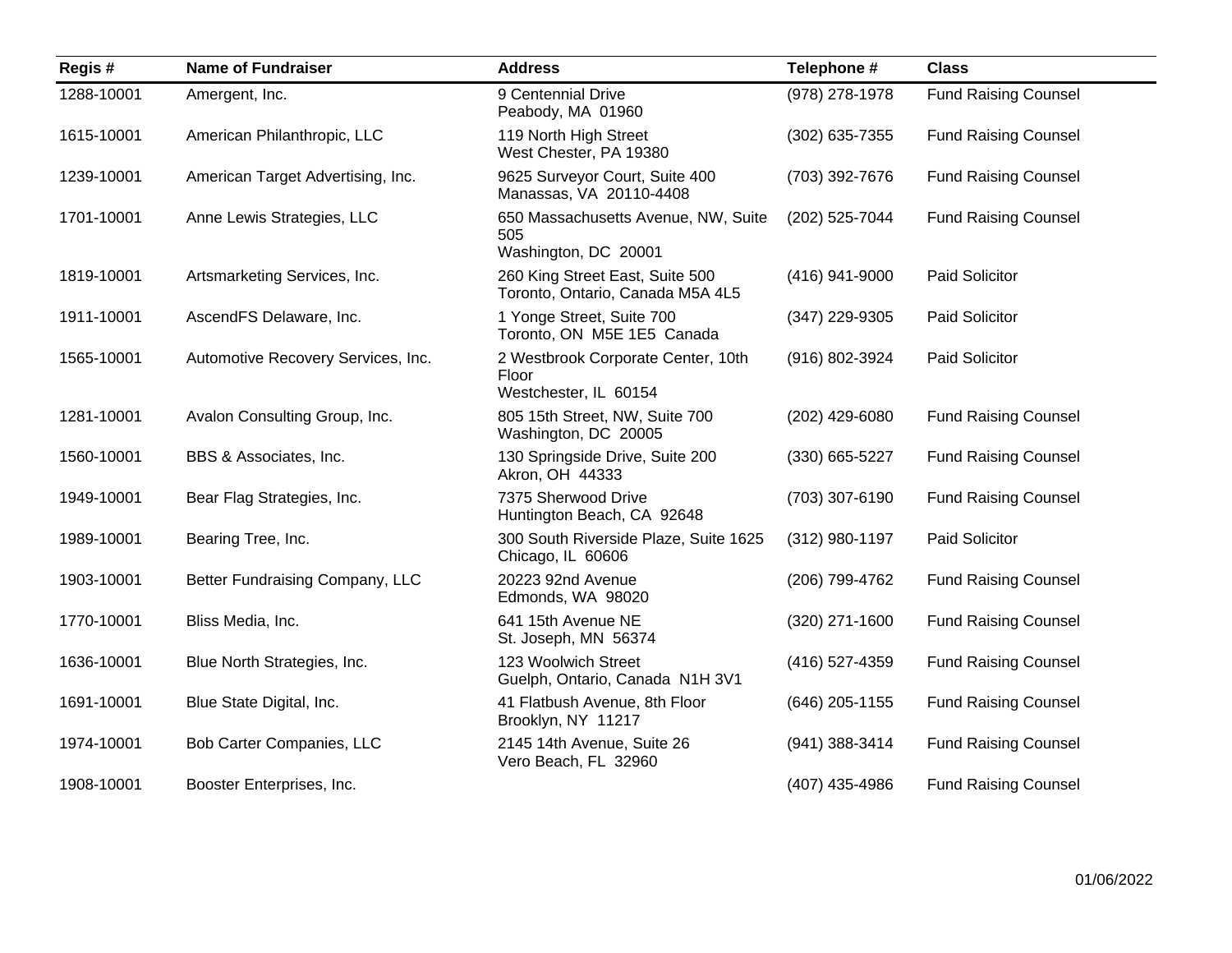| Regis#     | <b>Name of Fundraiser</b>                          | <b>Address</b>                                             | Telephone #      | <b>Class</b>                |
|------------|----------------------------------------------------|------------------------------------------------------------|------------------|-----------------------------|
| 1925-10001 | <b>Brian Winslow</b>                               | 344 Gilmanton Road<br>Belmont, NH 03220                    | (207) 751-7755   | <b>Fund Raising Counsel</b> |
| 1683-10001 | <b>Brilliant Communications, LLC</b>               | 62 Woodford Street<br>Charleston, SC 29492                 | (703) 544-5633   | <b>Fund Raising Counsel</b> |
| 1900-10001 | C.I. Partners Direct, Inc.                         | 1601 Eastman Avenue, Suite 202<br>Ventura, CA 93003-6471   | $(805)$ 256-1611 | <b>Fund Raising Counsel</b> |
| 1775-10001 | Calmark Group, LLC                                 | 6755 South Sayre Avenue<br>Bedford Park, IL 60638          | (708) 728-0101   | <b>Fund Raising Counsel</b> |
| 1784-10001 | Canaan Group & Associates, Inc.                    | 9040-B Scenic Highway<br>Lookout Mountain, GA 30750        | (423) 653-2079   | <b>Fund Raising Counsel</b> |
| 1785-10001 | Capstone Services Group, Inc.                      | 40 Shuman Boulevard, Suite 300<br>Naperville, IL 60563     | (630) 300-3760   | <b>Fund Raising Counsel</b> |
| 1385-10001 | Carl Bloom Associates, Inc.                        | 81 Main Street, Suite 126<br>White Plains, NY 10501-1728   | (866) 922-5666   | <b>Fund Raising Counsel</b> |
| 1316-10001 | Catherine M. Connolly                              | 3344 Marina Cove Circle<br>Elk Grove, CA 95758-4676        | (916) 897-8095   | <b>Fund Raising Counsel</b> |
| 1771-10001 | Catholic Foundation of Greater Philadelphia        | 100 North 20th Street, Suite 301<br>Philadelphia, PA 19103 | $(215)$ 587-5650 | <b>Fund Raising Counsel</b> |
| 1818-10001 | CauseWorx, Inc.                                    | 2 McNamara Court<br>Ajax, Ontario, Canada L1T 4W6          | (416) 999-2335   | Paid Solicitor              |
| 1843-10001 | <b>Cavalier Direct, LLC</b>                        | 12300 McCord Road<br>Huntersville, NC 28078                | (571) 420-8222   | <b>Fund Raising Counsel</b> |
| 1853-10001 | Cedarstone Holdings, LLC                           | 209 East Liberty Drive<br>Wheaton, IL 60187                | (630) 580-5750   | <b>Fund Raising Counsel</b> |
| 1708-10001 | Chain Bridge Collective, LLC                       | 3050 Chain Bridge Road, Suite 200<br>Fairfax, VA 22030     | (703) 414-9146   | <b>Fund Raising Counsel</b> |
| 1223-10001 | Chapman Cubine Allen and Hussey, Inc.              | 2000 15th Street, North, Suite 550<br>Arlington, VA 22201  | (703) 248-0025   | <b>Fund Raising Counsel</b> |
| 1553-10001 | Charity Dynamics, Inc.                             | 6300 Bridge Point Parkway, Suite 240<br>Austin, TX 78730   | (512) 241-0561   | <b>Fund Raising Counsel</b> |
| 1725-10001 | Charity Link, Inc.                                 | 163 Legris Avenue<br>West Warwick, RI 02893                | (401) 737-3639   | Paid Solicitor              |
| 1890-10001 | Chesapeake DM Group, Inc.                          | 5133 Westpath Way<br>Bethesda, MD 20816                    | (703) 963-4674   | <b>Fund Raising Counsel</b> |
| 1912-10001 | Christine M. Strong d/b/a Strong Resource<br>Group | PO Box 1075<br>Portsmouth, NH 03802                        | (603) 475-2889   | <b>Fund Raising Counsel</b> |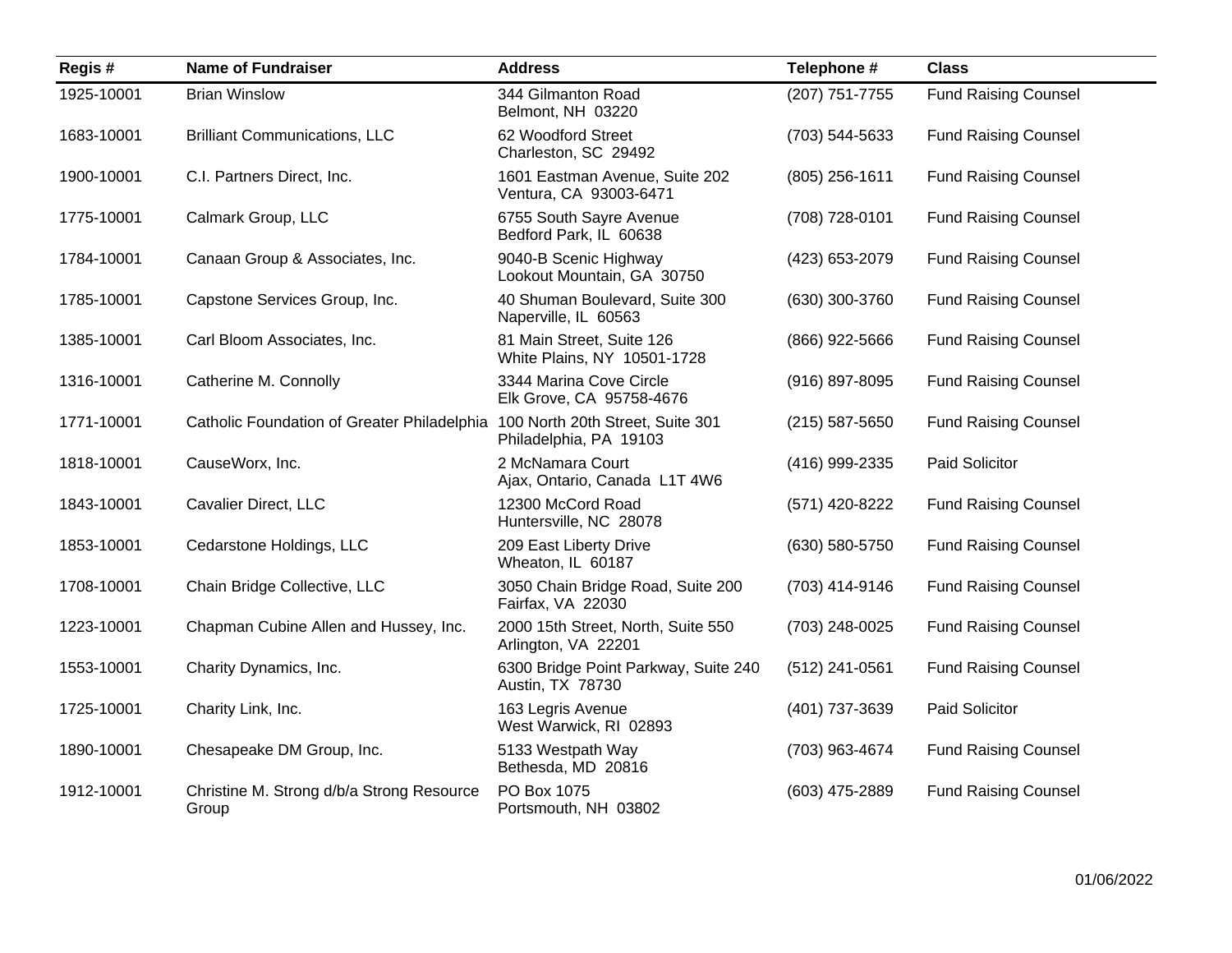| Regis#     | <b>Name of Fundraiser</b>                                           | <b>Address</b>                                                              | Telephone #        | <b>Class</b>                |
|------------|---------------------------------------------------------------------|-----------------------------------------------------------------------------|--------------------|-----------------------------|
| 1888-10001 | Coinstar Asset Holdings, LLC                                        | 330 120th Avenue, NE<br>Bellevue, WA 98005                                  | (425) 410-7726     | Paid Solicitor              |
| 1797-10001 | CommSense, LLC                                                      | Lot 52, Carr, 459, Km 0.5<br>Montana Industrial Park<br>Aguadilla, PR 00605 | $(330)$ 668-1400   | Paid Solicitor              |
| 1482-10001 | Community Counselling Service Co., LLC                              | 527 Madison Avenue, 5th Floor<br>New York, NY 10022                         | (212) 695-1175     | <b>Fund Raising Counsel</b> |
| 1833-10001 | Compass Group, Inc.                                                 | 124 Quay Street<br>Alexandria, VA 22314                                     | (800) 809-3170     | <b>Fund Raising Counsel</b> |
| 1981-10001 | ComUnity, Inc.                                                      | 1250 Geneva Boulevard<br>Defiance, OH 43512                                 | (419) 782-3709     | Paid Solicitor              |
| 1944-10001 | Concepts Direct, Inc.                                               | 14331 Newgate Road<br>Midlothian, VA 23113                                  | (804) 241-0378     | <b>Fund Raising Counsel</b> |
| 1646-10001 | Concord Litho Group, Inc.                                           | 92 Old Turnpike Road<br>Concord, NH 03301                                   | (603) 410-1430     | <b>Fund Raising Counsel</b> |
| 1165-10001 | <b>Consult Tele-Communications</b>                                  | 1-B Commons Drive 12A<br>Londonderry, NH 03053                              | (603) 432-8507     | Paid Solicitor              |
| 1902-10001 | Contributor Development Partnership, PBC                            | 10 Guest Street, 5th Floor<br>Boston, MA 02135                              | (617) 300-3747     | <b>Fund Raising Counsel</b> |
| 1985-10001 | Convert Digital, LLC                                                | 130 North Fayette Street<br>Alexandria, VA 22314                            | (202) 870-0990     | <b>Fund Raising Counsel</b> |
| 1419-10001 | Copley Raff, Inc.                                                   | 164 Brook Farm Road<br>Boston, MA 02132                                     | $(617) 584 - 0066$ | <b>Fund Raising Counsel</b> |
| 1613-10001 | CPG Enterprises, Inc.                                               | 283 South Union Street, #1<br>Burlington, VT 05401                          | (802) 343-0659     | <b>Fund Raising Counsel</b> |
| 1123-10001 | Creative Direct Response, Inc                                       | 4200 Parliament Place, Floor 3<br>Lanham, MD 20706                          | (301) 858-1500     | <b>Fund Raising Counsel</b> |
| 1630-10001 | CRF, Inc.                                                           | 698 Oldefield Common Drive, Suite 2<br>Greenwood, IN 46142                  | (317) 807-0520     | <b>Paid Solicitor</b>       |
| 1962-10001 | <b>Cricket Hill Consulting, LLC</b>                                 | 5 Pine Grove Lane<br>Rexford, NY 12148                                      | (518) 280-1929     | <b>Fund Raising Counsel</b> |
| 1710-10001 | Data Axle, Inc.                                                     | 13155 Noel Road, Suite 1750<br>Dallas, TX 75240                             | (402) 836-4500     | <b>Fund Raising Counsel</b> |
| 1839-10001 | Davidson & Co. Donor Acquisition and<br>Development Strategies, LLC | PO Box 35<br>Winchester, VA 22604                                           | (202) 380-5800     | <b>Fund Raising Counsel</b> |
| 1696-10001 | Davinci Direct, Inc.                                                | 36 Cordage Park Circle, Suite 339<br>Plymouth, MA 02360                     | (508) 746-2555     | <b>Fund Raising Counsel</b> |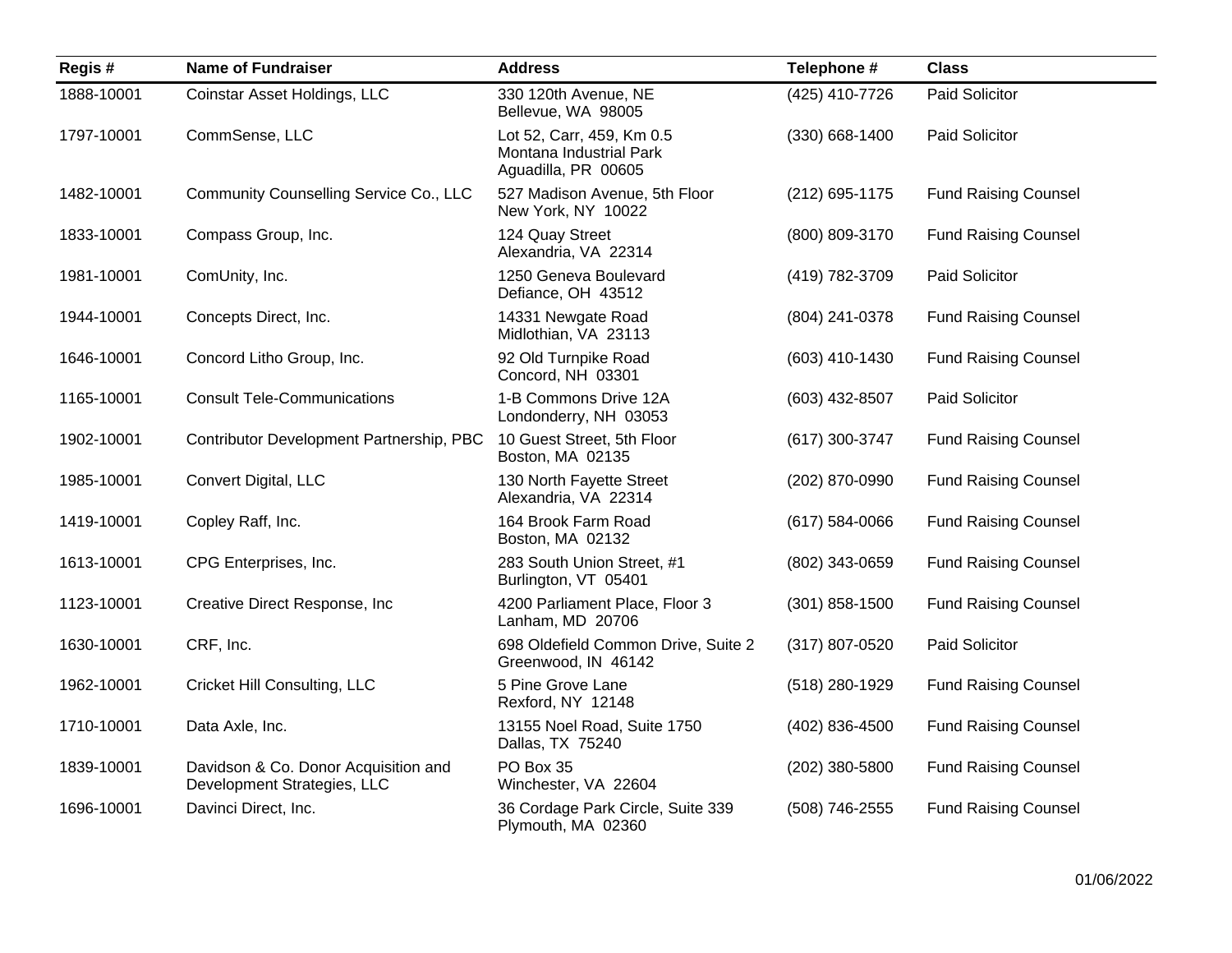| Regis#     | <b>Name of Fundraiser</b>                  | <b>Address</b>                                                        | Telephone #        | <b>Class</b>                |
|------------|--------------------------------------------|-----------------------------------------------------------------------|--------------------|-----------------------------|
| 1604-10001 | DCM, Inc.                                  | 672 Fulton Street<br>Brooklyn, NY 11217                               | (212) 479-4888     | Paid Solicitor              |
| 1294-10001 | Delta Group USA, Inc.                      | 4100 Lafayette Center Drive<br>Chantilly, VA 20151                    | (703) 914-1266     | <b>Fund Raising Counsel</b> |
| 1284-10001 | Demont & Associates, Inc.                  | 2 Monument Square, Suite 700<br>Portland, ME 04101                    | (207) 773-3030     | <b>Fund Raising Counsel</b> |
| 1967-10001 | Deployed, Inc.                             | 13809 Research Boulevard, Suite 500,<br>PMB 91885<br>Austin, TX 78750 | (919) 697-1094     | <b>Fund Raising Counsel</b> |
| 1470-10001 | Development Guild/DDI, Inc.                | 1 Boston Place, Suite 2600<br>Boston, MA 02108                        | (617) 277-2112     | Paid Solicitor              |
| 1446-10001 | Development Guild/DDI, Inc.                | One Boston Place, Suite 2600<br>Boston, MA 02108                      | (617) 277-2112     | <b>Fund Raising Counsel</b> |
| 1955-10001 | DH Group, LLC                              | 12983 Hampton Forest Court<br>Fairfax, VA 22030                       | (703) 850-0541     | <b>Fund Raising Counsel</b> |
| 1127-10001 | DialAmerica Marketing, Inc.                | 960 MacArthur Boulevard<br>Mahwah, NJ 07495                           | (201) 327-0200     | Paid Solicitor              |
| 1750-10001 | Dickerson, Bakker & Associates, LLC        | 207 West Millbrook, Suite 205<br>Raleigh, NC 27609                    | (800) 382-0094     | <b>Fund Raising Counsel</b> |
| 1980-10001 | Digital Media Solutions, LLC               | 4800 140th Avenue North, Suite 101<br>Clearwater, FL 33762            | (877) 236-8632     | <b>Fund Raising Counsel</b> |
| 1632-10001 | Dini Spheris, Inc.                         | 2727 Allen Parkway, Suite 1650<br>Houston, TX 77019                   | (713) 942-8110     | <b>Fund Raising Counsel</b> |
| 1511-10001 | Direct Mail Systems, Inc.                  | 12450 Automobile Boulevard<br>Clearwater, FL 33762                    | (727) 573-1985     | <b>Fund Raising Counsel</b> |
| 1126-10001 | <b>Direct Response Consulting Services</b> | 7700 Leesburg Pike, Suite 325<br>Falls Church, VA 22043               | (703) 749-3100     | <b>Fund Raising Counsel</b> |
| 1978-10001 | DoDitty, LLC                               | 1625 Broadway, Suite 800<br>Denver, CO 80202                          | $(303) 572 - 0055$ | Paid Solicitor              |
| 1832-10001 | Donlon Agency, LLC                         | 75 Ponce De Leon #503<br>Atlanta, GA 30308                            | (888) 980-6380     | <b>Fund Raising Counsel</b> |
| 1746-10001 | Donor by Design Group, LLC                 | 725 West Gilbert Road<br>Palatine, IL 60067                           | (877) 323-3904     | <b>Fund Raising Counsel</b> |
| 1728-10001 | Donor Development Strategies, LLC          | 141 Union Boulevard #300<br>Lakewood, CO 80228                        | $(303) 590 - 9162$ | Paid Solicitor              |
| 1972-10001 | DonorBureau, LLC                           | 1900 North Culpeper Street<br>Arlington, VA 22207                     | (650) 906-6708     | <b>Fund Raising Counsel</b> |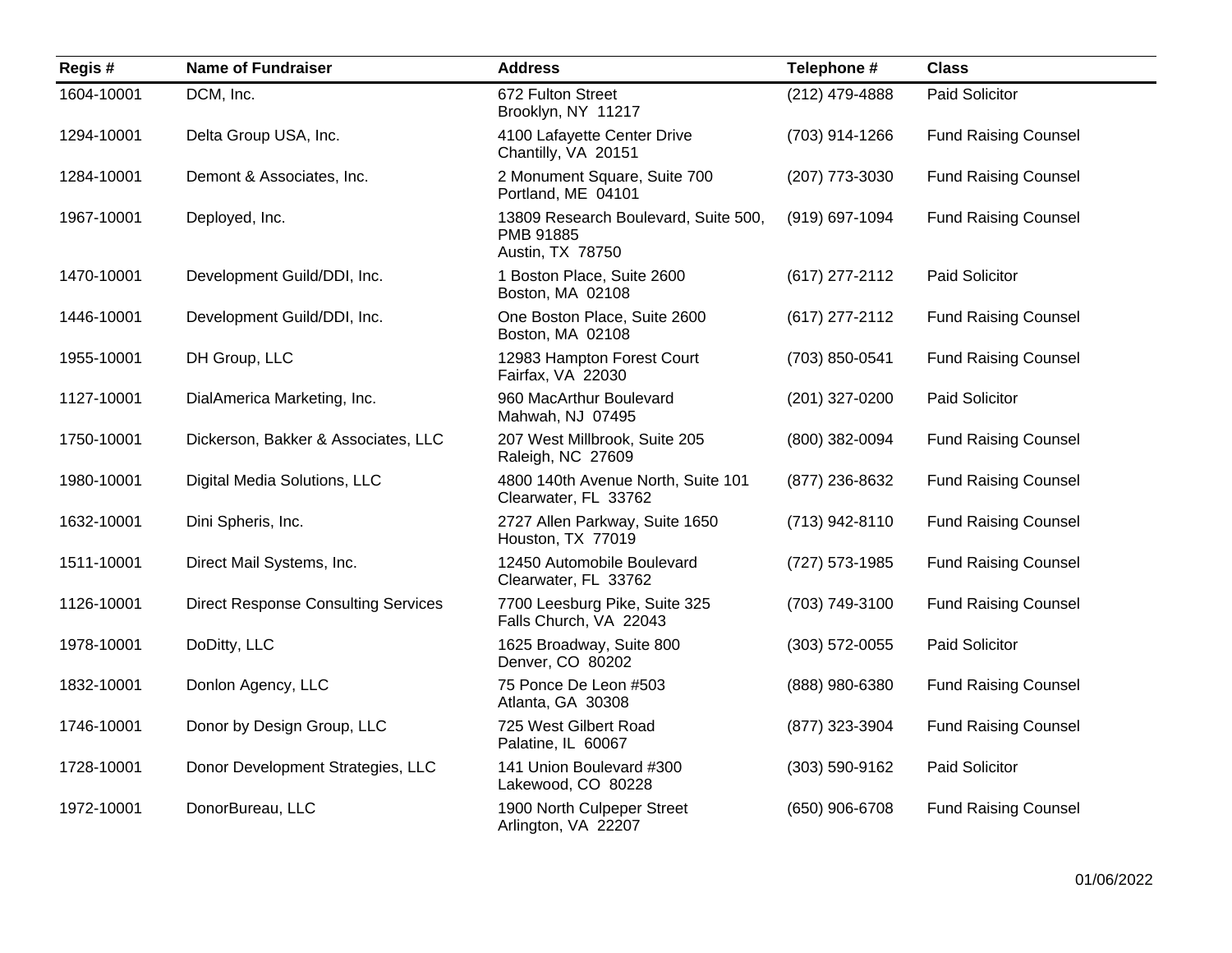| Regis#     | <b>Name of Fundraiser</b>       | <b>Address</b>                                                                 | Telephone #      | <b>Class</b>                |
|------------|---------------------------------|--------------------------------------------------------------------------------|------------------|-----------------------------|
| 1849-10001 | DonorVision, LLC                | 1000 North West Street, Suite 1200<br>Wilmington, DE 19801                     | $(301)$ 448-5552 | <b>Fund Raising Counsel</b> |
| 1918-10001 | DonorVoice, LLC                 | 11710 Plaza America Drive, Suite 2000<br>Reston, VA 20190                      | (469) 834-4697   | <b>Fund Raising Counsel</b> |
| 1516-10001 | Douglas Shaw & Associates, Inc. | 1717 Park Street, Suite 300<br>Naperville, IL 60563                            | (630) 562-1321   | <b>Fund Raising Counsel</b> |
| 1961-10001 | dpc&s, Inc.                     | 2395 West Utopia Road<br>Phoenix, AZ 85027                                     | (623) 581-6022   | <b>Fund Raising Counsel</b> |
| 1670-10001 | Eaglecom, Inc.                  | 2300 Yonge Street, Suite 1700, Box<br>2416<br>Toronto, Ontario, Canada M4P 1E4 | (416) 483-2287   | <b>Fund Raising Counsel</b> |
| 1375-10001 | Eaton Vance Distributors, Inc.  | 2 International Place<br>Boston, MA 02110                                      | (800) 225-6265   | Paid Solicitor              |
| 1107-10001 | Eberle Associates, Inc.         | 1420 Spring Hill Road #490<br>McLean, VA 22102                                 | (703) 821-1550   | <b>Fund Raising Counsel</b> |
| 1585-10001 | Edge Direct, LLC                | 3030 Waterview Avenue<br>Baltimore, MD 21230                                   | (410) 247-4800   | <b>Fund Raising Counsel</b> |
| 1380-10001 | Eidolon Communications, Inc.    | 15 Maiden Lane, Suite 1401<br>New York, NY 10038                               | (212) 587-3980   | <b>Fund Raising Counsel</b> |
| 1924-10001 | Elevate, LLC                    | 1201 Connecticut Avenue, NW, #503<br>Washington, DC 20036                      | (202) 851-7610   | <b>Fund Raising Counsel</b> |
| 1756-10001 | Elevation Growth Partners, LLC  | 2045 Springcrest Road<br>Colorado Springs, CO 80920                            | (719) 930-1075   | <b>Fund Raising Counsel</b> |
| 1745-10001 | Eleventy Marketing Group, LLC   | 350 Springside Drive, Suite 302<br>Akron, OH 44333                             | (330) 294-1120   | <b>Fund Raising Counsel</b> |
| 1686-10001 | Ellis Crow Solutions, LLC       | 32 Daniel Webster Highway, Suite 3<br>Merrimack, NH 03054                      | (603) 682-4026   | Paid Solicitor              |
| 1776-10001 | Engage Group, LLC               | 7160 Columbia Gateway Drive, Suite<br>300<br>Columbia, MD 21046-2134           | (443) 539-2602   | <b>Fund Raising Counsel</b> |
| 1692-10001 | Faircom New York, Inc.          | 12 West 27th Street, 13th Floor<br>New York, NY 10001                          | (212) 727-3876   | <b>Fund Raising Counsel</b> |
| 1574-10001 | First Degree, LLC               | 9720 Capital Court, Suite 400<br>Manassas, VA 20110                            | $(571)$ 261-1465 | <b>Fund Raising Counsel</b> |
| 1759-10001 | FN Funding, Inc.                | 12955 Starkey Road, Suite 3900<br>Largo, FL 33733                              | (727) 536-2777   | <b>Fund Raising Counsel</b> |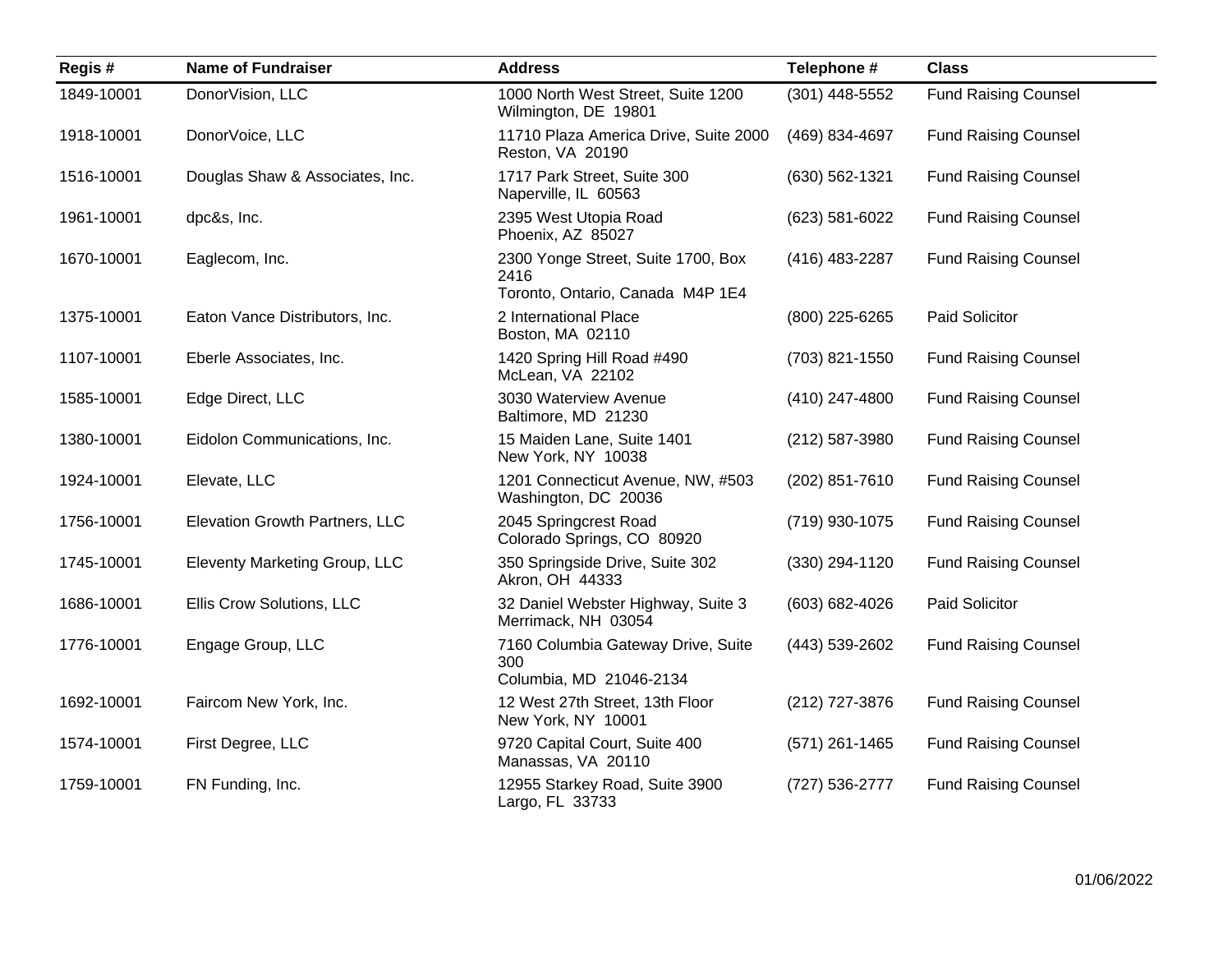| Regis#     | <b>Name of Fundraiser</b>                 | <b>Address</b>                                               | Telephone #    | <b>Class</b>                |
|------------|-------------------------------------------|--------------------------------------------------------------|----------------|-----------------------------|
| 1356-10001 | Focus Group, Inc.                         | 521 AIA Beach Boulevard<br>St. Augustine, FL 32080           | (800) 324-9117 | <b>Fund Raising Counsel</b> |
| 1893-10001 | Focused on Fundraising, Inc.              | 54 Providence Falls Trail<br>Hurdle Mills, NC 27541          | (202) 785-9500 | <b>Fund Raising Counsel</b> |
| 1987-10001 | Forrester Fundraising, LLC                | 2234 Wisteria Way, NE<br>Atlanta, GA 30317                   | (404) 647-4477 | <b>Fund Raising Counsel</b> |
| 1881-10001 | Fresh Eyes Digital, Inc.                  | 428 Ethan Allen Avenue<br>Takoma Park, MD 20912              | (312) 504-9471 | <b>Fund Raising Counsel</b> |
| 1768-10001 | Front Line Support, LLC                   | 2006 Southern Boulevard, Suite 101<br>Rio Rancho, NM 87124   | (505) 883-3730 | Paid Solicitor              |
| 1456-10001 | Full Circle Consulting, LLC               | 10 Ferry Street, Suite 305<br>Concord, NH 03301              | (603) 219-0699 | <b>Fund Raising Counsel</b> |
| 1411-10001 | Fund Raising Strategies, Inc.             | 1420 Spring Hill Road #490<br>McLean, VA 22102               | (703) 226-0212 | <b>Fund Raising Counsel</b> |
| 1970-10001 | Fundraise4U.Net, LLC                      | 60 Thomas Drive<br>Chelmsford, MA 01824                      | (774) 641-2522 | <b>Fund Raising Counsel</b> |
| 1877-10001 | Further, LLC                              | 181 Harry S Truman Parkway, Suite 265<br>Annapolis, MD 21401 | (410) 280-7148 | <b>Fund Raising Counsel</b> |
| 1515-10001 | Fuse Fundraising Group, LLC               | 12355 Sunrise Valley Drive, Suite 240<br>Reston, VA 20191    | (877) 578-6463 | <b>Fund Raising Counsel</b> |
| 1798-10001 | <b>Get Fully Funded</b>                   | 312 Grove Street<br>Loudon, TN 37774                         | (865) 657-9915 | <b>Fund Raising Counsel</b> |
| 1649-10001 | Gift Strategies, LLC                      | 1539 Fall River Avenue, Suite 3<br>Seekonk, MA 02771         | (508) 336-4544 | <b>Fund Raising Counsel</b> |
| 1892-10001 | Global Media DRTV, LLC                    | 3030 Waterview Drive<br>Baltimore, MD 21230                  | (915) 925-0124 | <b>Fund Raising Counsel</b> |
| 1245-10001 | Golden Eagle Promotions, Inc.             | 12 Walnut Terrace<br>Salem, NH 03079                         | (603) 231-3636 | Paid Solicitor              |
| 1973-10001 | GoodUnited, Inc.                          | 796 Meeting Street<br>Charleston, SC 29403                   | (703) 628-4027 | <b>Fund Raising Counsel</b> |
| 1968-10001 | Graham Advisors, LLC                      | 12627 East Central, Suite 306<br>Wichita, KS 67206           | (202) 538-3454 | Paid Solicitor              |
| 1780-10001 | Harrington Agency, LLC                    | 329 Dickinson Avenue<br>Swarthmore, PA 19081                 | (267) 273-4853 | <b>Fund Raising Counsel</b> |
| 1389-10001 | Helping Hands of America Foundation, Inc. | 600 Washington Street<br>Wrentham, MA 02093                  | (508) 384-1212 | Paid Solicitor              |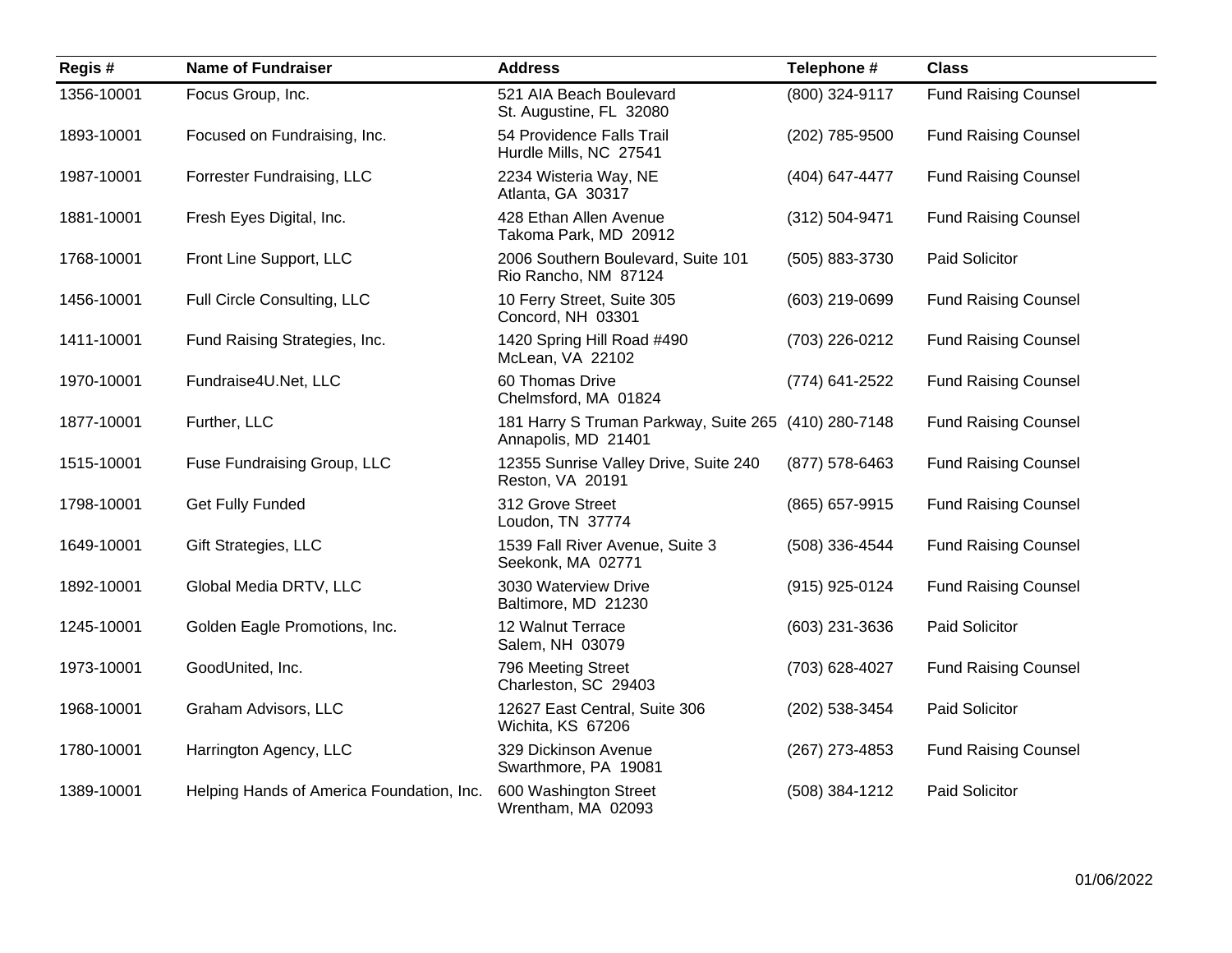| Regis#     | <b>Name of Fundraiser</b>            | <b>Address</b>                                                             | Telephone #        | <b>Class</b>                |
|------------|--------------------------------------|----------------------------------------------------------------------------|--------------------|-----------------------------|
| 1738-10001 | Hibbard Group, LLC                   | 3219 Route 38 West, Suite 1<br>Mt. Laurel, NJ 08054                        | (609) 678-0334     | <b>Fund Raising Counsel</b> |
| 1500-10001 | <b>HSP Direct, LLC</b>               | 20130 Lakeview Center Plaza, Suite 300 (703) 793-3220<br>Ashburn, VA 20147 |                    | <b>Fund Raising Counsel</b> |
| 1388-10001 | Hudson Bay Company of Illinois, Inc. | 5631 South 48th Street, Suite 400<br>Lincoln, NE 68516                     | (402) 476-1010     | Paid Solicitor              |
| 1242-10001 | Huntsinger & Jeffer, Inc.            | 809 Brook Hill Circle<br>Richmond, VA 23227-2503                           | (804) 266-2499     | <b>Fund Raising Counsel</b> |
| 1948-10001 | <b>IMGE LLC</b>                      | 108 South Washington Street<br>Alexandria, VA 22314                        | $(571)$ 483-8001   | <b>Fund Raising Counsel</b> |
| 1720-10001 | Impact Communications, Inc.          | 735 8th Street, SE, Floor 2<br>Washington, DC 20003                        | (202) 543-7671     | <b>Fund Raising Counsel</b> |
| 1794-10001 | Infinity Concepts, LLC               | 5331 Triangle Lane<br>Export, PA 15632                                     | (724) 733-1200     | <b>Fund Raising Counsel</b> |
| 1192-10001 | InfoCision, Inc.                     | 325 Springside Drive<br>Akron, OH 44333                                    | $(330)$ 668-1400   | Paid Solicitor              |
| 1319-10001 | Innovairre Studios, Inc.             | 2 Executive Campus, Suite 200<br>Cherry Hill, NJ 08002                     | (856) 663-2500     | <b>Fund Raising Counsel</b> |
| 1599-10001 | Inprov, LLC                          | 2150 East Continental Boulevard<br>Southlake, TX 76092                     | (817) 748-0300     | <b>Fund Raising Counsel</b> |
| 1904-10001 | Insurgent Campaigns, LLC             | 15405 John Marshall Highway<br>Haymarket, VA 20169                         | (540) 341-8808     | <b>Fund Raising Counsel</b> |
| 1260-10001 | Integral Resources, Inc.             | 501-A Washington Street<br>Durham, NC 27015                                | $(919) 680 - 8609$ | Paid Solicitor              |
| 1536-10001 | Integrated Direct Marketing, LLC     | 1250 Connecticut Avenue, NW #700<br>Washington, DC 20036                   | (202) 261-6587     | <b>Fund Raising Counsel</b> |
| 1932-10001 | Interactive Strategies, Inc.         | 1133 Connecticut Avenue, NW, Suite<br>600<br>Washington, DC 20036          | (703) 628-9365     | <b>Fund Raising Counsel</b> |
| 1545-10001 | IPM Advancement, LLC                 | 16845 North 29th Avenue, Suite 1550<br>Phoenix, AZ 85053                   | (623) 687-3900     | <b>Fund Raising Counsel</b> |
| 1508-10001 | iSandbox Incorporated                | 5310 Market Road, Suite 116<br>Richmond, VA 23280                          | (804) 249-1762     | <b>Fund Raising Counsel</b> |
| 1312-10001 | John Mini Consulting, Inc.           | 124 Gills Neck Road<br>Lewes, DE 19958                                     | (302) 645-5112     | <b>Fund Raising Counsel</b> |
| 1864-10001 | K2D Strategies, LLC                  | 4075 Wilson Boulevard, Suite 800<br>Arlington, VA 22203                    | (703) 650-7491     | <b>Fund Raising Counsel</b> |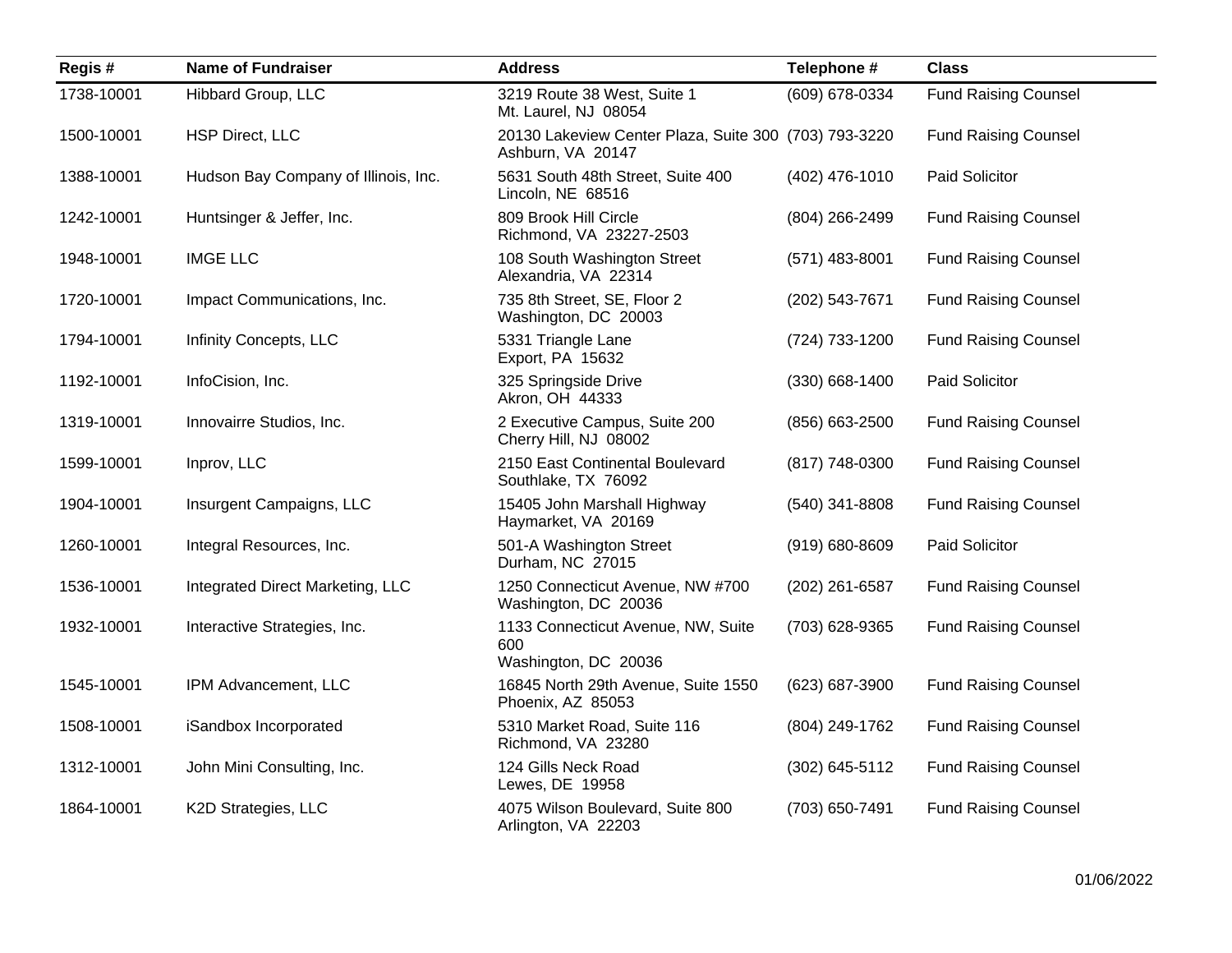| Regis#     | <b>Name of Fundraiser</b>             | <b>Address</b>                                                                | Telephone #      | <b>Class</b>                |
|------------|---------------------------------------|-------------------------------------------------------------------------------|------------------|-----------------------------|
| 1943-10001 | Kelly England Consulting, LLC         | 1478 Lincoln Avenue<br>St. Paul, MN 55105                                     | (651) 238-0071   | <b>Fund Raising Counsel</b> |
| 1734-10001 | KP-JMP, LLC                           | 904 Main Street<br>Wilmington, MA 01887                                       | (781) 843-0026   | <b>Fund Raising Counsel</b> |
| 1899-10001 | Laughlin/Constable, Inc.              | 207 East Michigan Street<br>Milwaukee, WI 53202                               | (414) 272-2400   | <b>Fund Raising Counsel</b> |
| 1221-10001 | Lautman Maska Neill & Company         | 1730 Rhode Island Avenue, NW, #301<br>Washington, DC 20036                    | (202) 296-9660   | <b>Fund Raising Counsel</b> |
| 1399-10001 | Lawrence Direct Marketing, Inc.       | 22 John Marshall Street, Suite B<br>Warrenton, VA 20186                       | (540) 349-9278   | <b>Fund Raising Counsel</b> |
| 1886-10001 | <b>LEAD</b>                           | 635 Castle Ridge Drive<br>Wentzville, MO 63385                                | (702) 499-6524   | <b>Fund Raising Counsel</b> |
| 1777-10001 | Legacy Connect, Inc.                  | 1 Rockefeller Plaza, Room 2500<br>New York, NY 10020                          | (212) 649-1684   | <b>Fund Raising Counsel</b> |
| 1946-10001 | LFR, LLC                              | 61 Broadway, Suite 2400<br>New York, NY 10006                                 | (212) 317-3200   | Paid Solicitor              |
| 1907-10001 | Lynch Pinnacle Group, LLC             | 3 Bethesda Metro Center, Suite 430<br>Bethesda, MD 20814                      | (301) 718-4432   | <b>Fund Raising Counsel</b> |
| 1486-10001 | M & R Strategic Services, Inc.        | 1101 Connecticut Avenue, NW, 7th Floor (202) 223-9541<br>Washington, DC 20036 |                  | <b>Fund Raising Counsel</b> |
| 1793-10001 | Mae Daniller & Company                | 3724 Jefferson Street, Suite 302<br>Austin, TX 78731                          | $(512)$ 302-1943 | <b>Fund Raising Counsel</b> |
| 1478-10001 | Mailing Services of Pittsburgh, Inc.  | 155 Commerce Drive<br>Freedom, PA 15042-9202                                  | (877) 878-6584   | <b>Fund Raising Counsel</b> |
| 1357-10001 | Mal Warwick & Associates, Inc.        | 2550 Ninth Street #103<br>Berkeley, CA 94710                                  | (510) 843-8888   | <b>Fund Raising Counsel</b> |
| 1857-10001 | MarkeTeam, LLC                        | 1200 Abernathy Road, NE, Suite 1600<br>Atlanta, GA 30328                      | (770) 274-3700   | <b>Fund Raising Counsel</b> |
| 1125-10001 | Marts & Lundy, Inc.                   | 160 Chubb Avenue, Suite 303<br>Lyndhurst, NJ 07071                            | (201) 460-1660   | <b>Fund Raising Counsel</b> |
| 1279-10001 | Masterworks, Inc.                     | 19462 Powder Hill Place, NE, Suite 100<br>Poulsbo, WA 98370-7472              | (360) 394-4300   | <b>Fund Raising Counsel</b> |
| 1916-10001 | Max VH1 Corvette Collection, LLC      | 54 West 21st Street, 6th Floor<br>New York, NY 10010                          | (917) 439-2322   | <b>Fund Raising Counsel</b> |
| 1228-10001 | <b>MDS Communications Corporation</b> | 545 West Juanita Avenue<br>Mesa, AZ 85210                                     | (480) 752-8140   | Paid Solicitor              |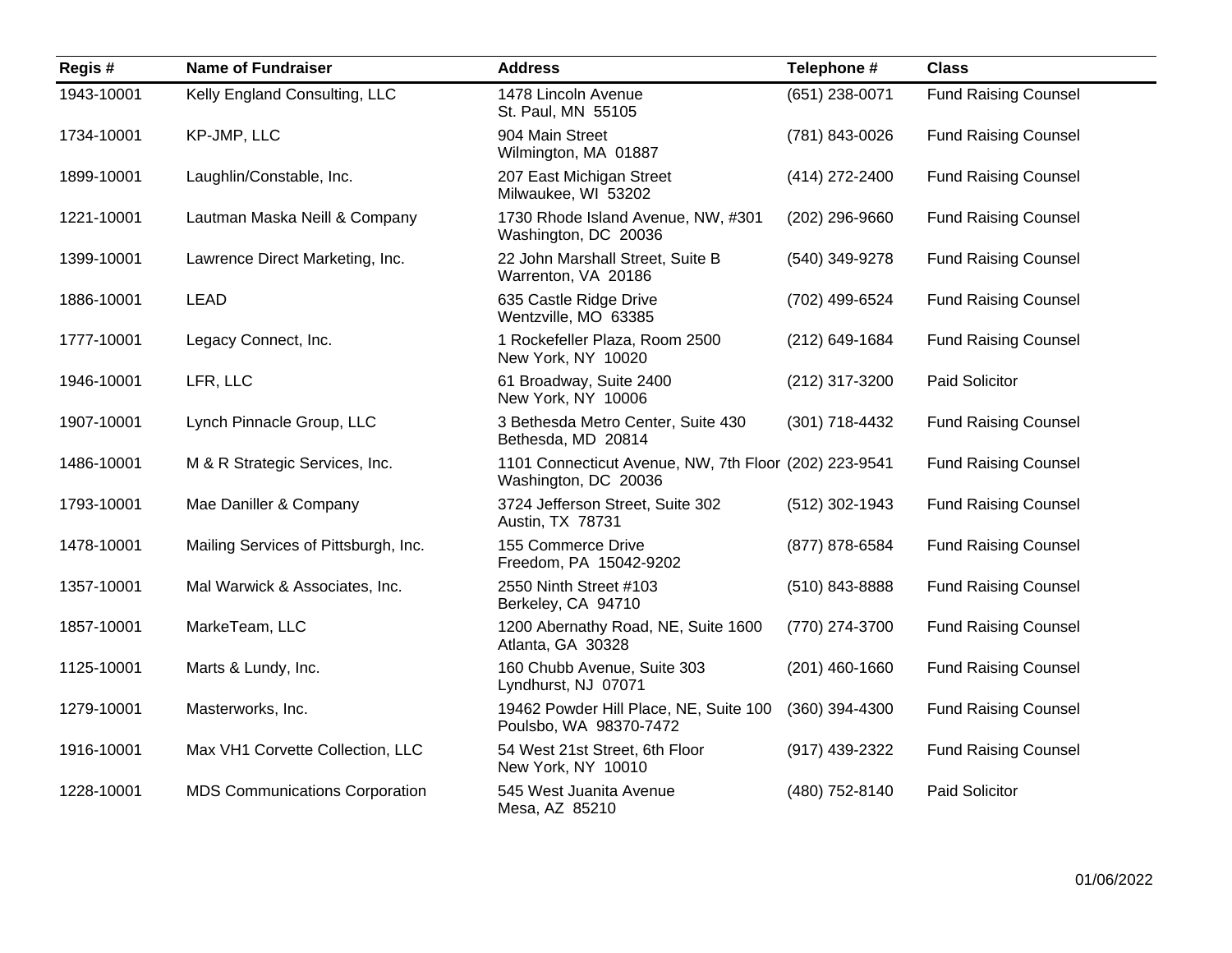| Regis#     | <b>Name of Fundraiser</b>                 | <b>Address</b>                                                       | Telephone #      | <b>Class</b>                |
|------------|-------------------------------------------|----------------------------------------------------------------------|------------------|-----------------------------|
| 1929-10001 | Member Marketing Partners, Inc.           | 11250 Waples Mill Road, Suite 310<br>Fairfax, VA 22030               | (703) 272-1500   | <b>Fund Raising Counsel</b> |
| 1975-10001 | Member Markets, LLC                       | 10601 West I-60 Frontage Road North<br>#202<br>Wheat Ridge, CO 80033 | (303) 808-3627   | Paid Solicitor              |
| 1386-10001 | Merkle Group, Inc.                        | 7001 Columbia Gateway Drive<br>Columbia, MD 21046                    | (443) 542-4000   | <b>Fund Raising Counsel</b> |
| 1257-10001 | Meyer Partners, LLC                       | 8725 West Higgins, Suite 530<br>Chicago, IL 60631                    | $(312)$ 635-7001 | <b>Fund Raising Counsel</b> |
| 1612-10001 | Midwest Publishing-DN, Inc.               | 10210 North 25th Avenue, Suite 150<br>Phoenix, AZ 85021              | (602) 943-1244   | Paid Solicitor              |
| 1879-10001 | Milwaukee Direct Marketing, Inc.          | 675 North Barker Road, Suite 130<br>Brookfield, WI 53045             | (262) 789-2240   | <b>Fund Raising Counsel</b> |
| 1669-10001 | MLK & Company                             | 46 Oak Ridge Road<br>Bethlehem, NH 03574                             | (603) 444-0949   | <b>Fund Raising Counsel</b> |
| 1848-10001 | Mothership Strategies, LLC                | 1328 Florida Avenue, NW, Building C<br>Washington, DC 20009          | (484) 431-6505   | <b>Fund Raising Counsel</b> |
| 1821-10001 | National Charity Services, Inc.           | 1905 Brentwood Road, NE<br>Washington, DC 20018                      | (202) 461-2054   | Paid Solicitor              |
| 1134-10001 | National Outdoor Sports Advertising, Inc. | 1834 Connecticut Avenue, NW<br>Washington, DC 20009                  | (202) 965-9850   | <b>Fund Raising Counsel</b> |
| 1740-10001 | Network for Good, Inc.                    | 1140 Connecticut Avenue, NW, Suite<br>700<br>Washington, DC 20036    | (202) 627-1560   | Paid Solicitor              |
| 1935-10001 | New Legacy Direct, LLC                    | 45 Main Street, Suite 211<br>Peterborough, NH 03458                  | (603) 491-2149   | <b>Fund Raising Counsel</b> |
| 1567-10001 | New River Direct, Inc.                    | 2977 West Broward Boulevard<br>Ft. Lauderdale, FL 33316              | (954) 587-8820   | <b>Fund Raising Counsel</b> |
| 1320-10001 | Newport One, Inc.                         | 21 Railroad Avenue<br>Duxbury, MA 02332                              | (781) 934-0586   | <b>Fund Raising Counsel</b> |
| 1822-10001 | Next After, LLC                           | 5810 Tennyson Parkway, Suite 102<br>Plano, TX 75024                  | (904) 945-7724   | <b>Fund Raising Counsel</b> |
| 1765-10001 | Next Generation Fundraising, Inc.         | 1235 Westlakes Drive, Suite 130<br>Berwyn, PA 19312                  | (610) 640-1555   | <b>Fund Raising Counsel</b> |
| 1601-10001 | NNE Marketing, LLC                        | 1666 Massachusetts Avenue, Suite 14<br>Lexington, MA 02421           | (781) 862-8111   | <b>Fund Raising Counsel</b> |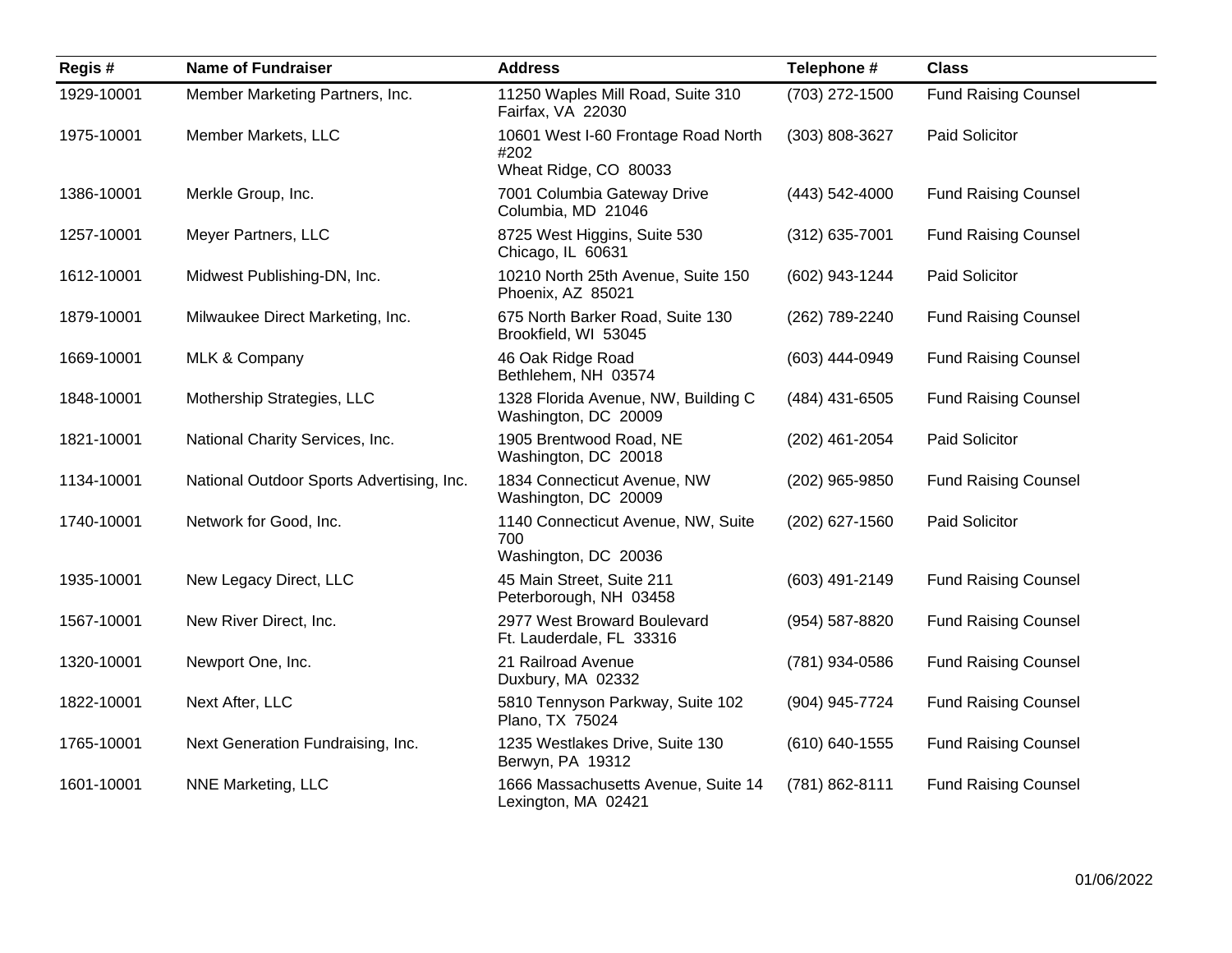| Regis#     | <b>Name of Fundraiser</b>                                          | <b>Address</b>                                                                      | Telephone #      | <b>Class</b>                |
|------------|--------------------------------------------------------------------|-------------------------------------------------------------------------------------|------------------|-----------------------------|
| 1274-10001 | O'Brien Garrett, Inc.                                              | 1200 G Street, NW, Suite 700<br>Washington, DC 20005                                | (202) 467-0048   | <b>Fund Raising Counsel</b> |
| 1373-10001 | Odell Simms, Inc.                                                  | 1593 Spring Hill Road, Suite 450<br>Tysons Corner, VA 22182                         | (703) 903-9797   | <b>Fund Raising Counsel</b> |
| 1982-10001 | Olithan Solutions, Inc.                                            | 1150 Hungreyneck Boulevard, Suite C,<br><b>Room 163</b><br>Mount Pleasant, SC 29464 | (843) 654-1964   | Paid Solicitor              |
| 1760-10001 | Omaze, Inc.                                                        | 4840 Alla Road<br>Los Angeles, CA 90066                                             | (424) 324-3788   | Paid Solicitor              |
| 1109-10001 | One & All, Inc.                                                    | 2 North Lake Avenue, Suite 700<br>Pasadena, CA 91101                                | (626) 463-6100   | <b>Fund Raising Counsel</b> |
| 1896-10001 | One Hundred, Inc.                                                  | 1285 Avenue of the Americas, 5th Floor<br>New York, NY 10019                        | (646) 264-2655   | <b>Fund Raising Counsel</b> |
| 1988-10001 | Optimize Consulting, LLC                                           | 1601 Ashberry Drive<br>Austin, TX 78723                                             | $(651)$ 356-2455 | <b>Fund Raising Counsel</b> |
| 1717-10001 | Opus Advisors, LLC                                                 | 2 Winslow Way<br>Rye, NH 03870                                                      | (603) 957-0121   | <b>Fund Raising Counsel</b> |
| 1858-10001 | Paragon Strategic Insights, LLC                                    | 733 3rd Avenue, Suite 1560<br>New York, NY 10017                                    | (904) 900-3652   | <b>Fund Raising Counsel</b> |
| 1867-10001 | Parkside Group, LLC                                                | 420 Lexington Avenue, Suite 607<br>New York, NY 10170                               | (212) 571-7717   | <b>Fund Raising Counsel</b> |
| 1971-10001 | Pear Associates                                                    | 177 Worcester Street, Suite 303<br>Wellesley, MA 02481                              | (978) 298-2660   | <b>Fund Raising Counsel</b> |
| 1647-10001 | Pennington and Company Fundraising, LLC 501 Gateway Drive, Suite A | Lawrence, KS 66049                                                                  | (785) 843-1661   | Paid Solicitor              |
| 1934-10001 | Pennington Gray, LLC                                               | 7 Winston Farm Lane<br>Far Hills, NJ 07931                                          | (862) 253-5233   | <b>Fund Raising Counsel</b> |
| 1450-10001 | Philanthro Corp., Inc.                                             | 111 South Tejon, Suite 520<br>Colorado Springs, CO 80903                            | (719) 955-2500   | <b>Fund Raising Counsel</b> |
| 1817-10001 | Philanthropy Resource Group, LLC                                   | 16 Winch Hill Road<br>Swanzey, NH 03446                                             | $(603)$ 354-3300 | <b>Fund Raising Counsel</b> |
| 1828-10001 | PMX Agency, LLC                                                    | 1 World Trade Center, 63rd Floor<br>New York, NY 10007                              | (212) 387-0300   | <b>Fund Raising Counsel</b> |
| 1532-10001 | Police Publications, Inc.                                          | 7765 Calle Facil<br>Sarasota, FL 34238                                              | (508) 540-5051   | Paid Solicitor              |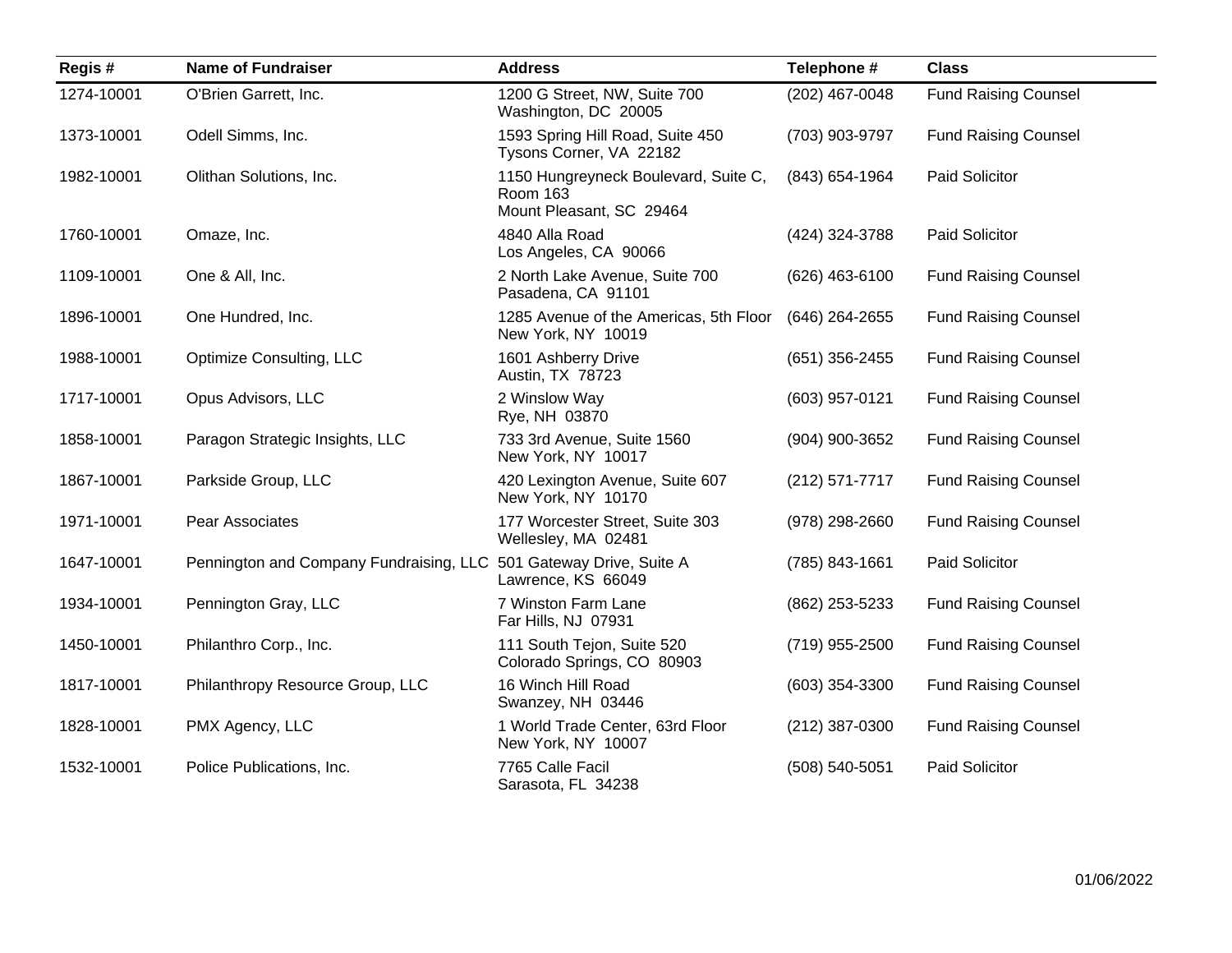| Regis#     | <b>Name of Fundraiser</b>               | <b>Address</b>                                                            | Telephone #      | <b>Class</b>                |
|------------|-----------------------------------------|---------------------------------------------------------------------------|------------------|-----------------------------|
| 1291-10001 | Precision Marketing, Inc.               | 9600 Escarpment Boulevard, Suite 745-<br>193<br>Austin, TX 78749          | (703) 509-1808   | <b>Fund Raising Counsel</b> |
| 1430-10001 | Precision Performance Marketing, Inc.   | 12166 Old Big Bend Road, Suite 200<br>Kirkwood, MO 63122                  | (314) 835-9984   | <b>Fund Raising Counsel</b> |
| 1990-10001 | <b>Project Crowdfund</b>                | 5 SE MLK Jr. Boulevard #1118<br>Portland, OR 97214                        | (503) 250-1105   | <b>Fund Raising Counsel</b> |
| 1753-10001 | Publishing Concepts, LP                 | 4835 LBJ Freeway, Suite 1100<br>Dallas, TX 75244                          | (800) 982-1590   | Paid Solicitor              |
| 1608-10001 | Pursuant Group, Inc.                    | 15660 North Dallas Parkway, Suite 1000 (214) 866-7700<br>Dallas, TX 75248 |                  | <b>Fund Raising Counsel</b> |
| 1588-10001 | Quintessential Marketing, LLC           | 11571 Maple Ridge Road<br>Reston, VA 20190                                | (703) 464-5821   | <b>Fund Raising Counsel</b> |
| 1512-10001 | R. J. Dunham & Company, Inc.            | 6111 West Plano Parkway, Suite 2200<br>Plano, TX 75093                    | (469) 454-0100   | <b>Fund Raising Counsel</b> |
| 1938-10001 | R. R. Donnelley & Sons Company          | 35 West Wacker Drive<br>Chicago, IL 60601                                 | (800) 742-4455   | <b>Fund Raising Counsel</b> |
| 1941-10001 | Raise Well, LLC                         | 42956 Deer Chase Place<br>Ashburn, VA 20147                               | (703) 574-0526   | <b>Fund Raising Counsel</b> |
| 1965-10001 | Renaissance Communications, Inc.        | 234 Morse Avenue<br>Wyckoff, NJ 07481                                     | (201) 847-1292   | <b>Fund Raising Counsel</b> |
| 1462-10001 | Renee M. Simi                           | 318 Prune Tree Drive<br>Healdsburg, CA 95448                              | (707) 473-8797   | <b>Fund Raising Counsel</b> |
| 1824-10001 | Renegade Productions, Inc.              | 10950 Gilroy Road, Suite J<br>Hunt Valley, MD 21031                       | (410) 667-1400   | <b>Fund Raising Counsel</b> |
| 1149-10001 | <b>Response Development Corporation</b> | 5540 Ketch Road<br>Prince Frederick, MD 20678-3411                        | $(301)$ 855-1700 | <b>Fund Raising Counsel</b> |
| 1120-10001 | Response Dynamics, Inc.                 | 2070 Chain Bridge Road, Suite 520<br>Vienna, VA 22182                     | (703) 442-7595   | <b>Fund Raising Counsel</b> |
| 1328-10001 | <b>Richard Norman Company</b>           | 113 East Market Street, Suite 300<br>Leesburg, VA 20176                   | (703) 283-6513   | <b>Fund Raising Counsel</b> |
| 1923-10001 | Righters Group, LLC                     | 1807 South Church Street, Suite 108,<br>PMB #221<br>Smithfield, VA 23430  | (757) 542-0769   | <b>Fund Raising Counsel</b> |
| 1724-10001 | Rising Tide Direct, LLC                 | 75 Second Avenue, Suite 605<br>Needham, MA 02494                          | $(617)$ 454-1090 | <b>Fund Raising Counsel</b> |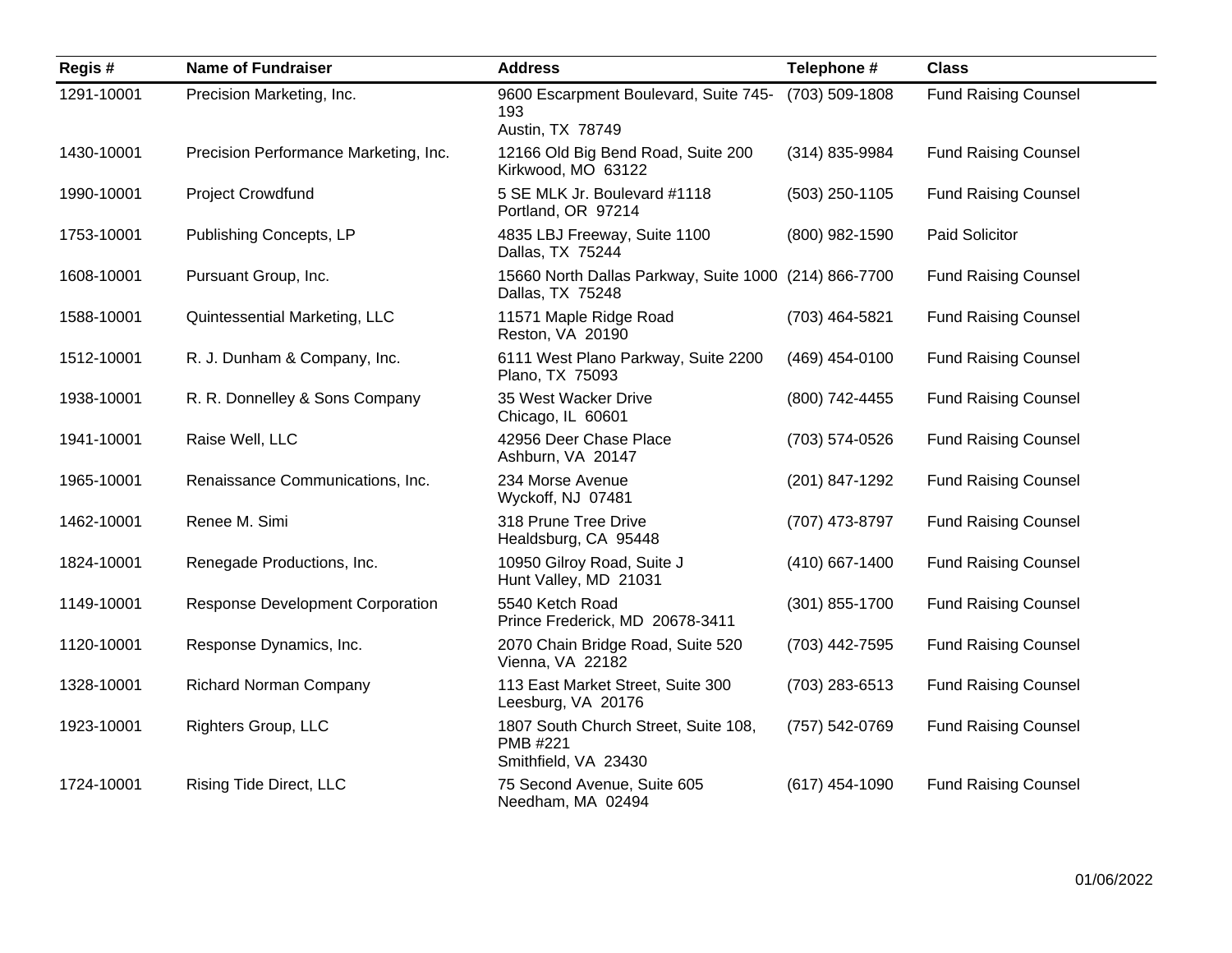| Regis#     | <b>Name of Fundraiser</b>    | <b>Address</b>                                                                 | Telephone #        | <b>Class</b>                |
|------------|------------------------------|--------------------------------------------------------------------------------|--------------------|-----------------------------|
| 1807-10001 | RKD Group, LLC               | 3400 Waterview Parkway, Suite 250<br>Richardson, TX 75080                      | (800) 222-6070     | <b>Fund Raising Counsel</b> |
| 1370-10001 | Robert F. Sharpe & Co., Inc. | 855 Ridge Lake Boulevard, Suite 300<br>Memphis, TN 38120                       | (901) 680-5300     | <b>Fund Raising Counsel</b> |
| 1986-10001 | Ronin Factory, LLC           | 2251 Las Palmas Drive<br>Carlsbad, CA 92011                                    | (760) 998-1900     | Paid Solicitor              |
| 1983-10001 | Rue Clair Digital, LLC       | 13396 Lafayette Way<br>Thornton, CO 80241                                      | (520) 260-3622     | <b>Fund Raising Counsel</b> |
| 1810-10001 | Ruffalo Noel Levitz, LLC     | 1025 Kirkwood Parkway, SW<br>Cedar Rapids, IA 52404                            | $(319)$ 362-7483   | <b>Fund Raising Counsel</b> |
| 1201-10001 | Ruffalo Noel Levitz, LLC     | 1025 Kirkwood Parkway, SW<br>Cedar Rapids, IA 52404                            | $(319)$ 362-7483   | Paid Solicitor              |
| 1984-10001 | RZWK, LLC dba Alltroo        | 8 Ironwood Lane<br>North Oaks, MN 55127                                        | (612) 723-2032     | Paid Solicitor              |
| 1928-10001 | Sandra Davis, LLC            | 14 West 87th Street #2<br>New York, NY 10024                                   | (646) 828-7326     | <b>Fund Raising Counsel</b> |
| 1163-10001 | Sanky Communications, Inc.   | 599 11th Avenue, 6th Floor<br>New York, NY 10036                               | $(212) 868 - 4300$ | <b>Fund Raising Counsel</b> |
| 1940-10001 | Sara Barrett Consulting, LLC | 612 Granite Lake Road<br>Nelson, NH 03457                                      | $(617)$ 462-9618   | <b>Fund Raising Counsel</b> |
| 1573-10001 | Schultz & Williams           | 1617 JFK Boulevard, Suite 1700<br>Philadelphia, PA 19103                       | $(215)$ 625-9955   | <b>Fund Raising Counsel</b> |
| 1444-10001 | SD&A Teleservices, Inc.      | 5757 West Century Boulevard, Suite 300 (310) 693-2900<br>Los Angeles, CA 90045 |                    | Paid Solicitor              |
| 1695-10001 | Sea Change Strategies, LLC   | 7409 Birch Avenue<br>Takoma Park, MD 20912                                     | (847) 722-7266     | <b>Fund Raising Counsel</b> |
| 1960-10001 | Signia, Ltd                  | 6521 West 91st Avenue<br>Westminster, CO 80031                                 | (720) 214-2622     | Paid Solicitor              |
| 1427-10001 | Silver Marketing, Inc.       | 7910 Woodmont Avenue, Suite 914<br>Bethesda, MD 20814                          | $(301)$ 951-3505   | <b>Fund Raising Counsel</b> |
| 1755-10001 | Social Capital, Inc.         | 980 North Michigan Avenue, Suite 1610<br>Chicago, IL 60611                     | $(312)$ 266-0300   | <b>Fund Raising Counsel</b> |
| 1851-10001 | Stagecoach Digital, LLC      | 2038 NE Davis Street<br>Portland, OR 97214                                     | (503) 333-2804     | <b>Fund Raising Counsel</b> |
| 1537-10001 | <b>Stelter Company</b>       | 10435 New York Avenue<br>Des Moines, IA 50322                                  | $(515)$ 278-5253   | <b>Fund Raising Counsel</b> |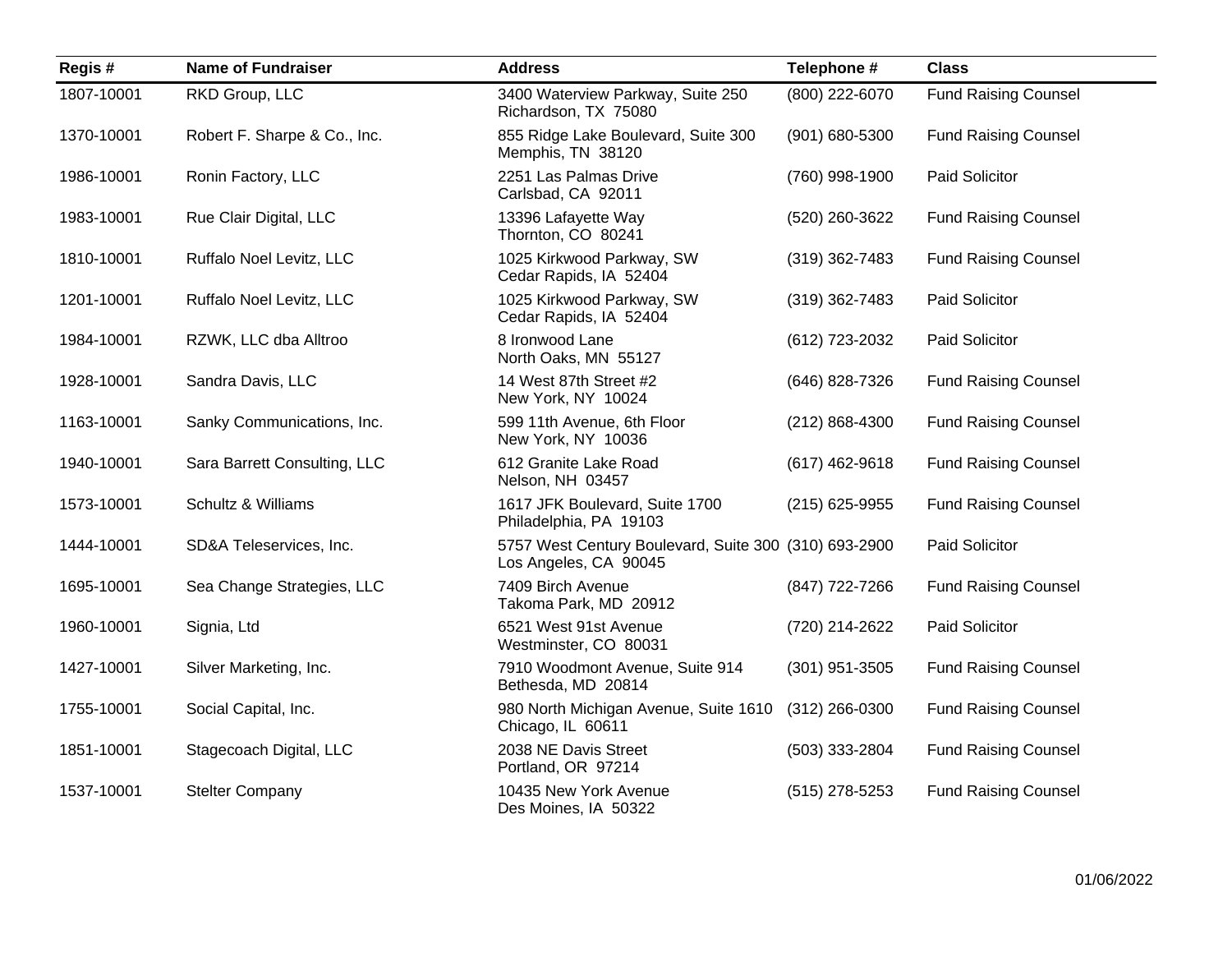| Regis#     | <b>Name of Fundraiser</b>               | <b>Address</b>                                                  | Telephone #    | <b>Class</b>                |
|------------|-----------------------------------------|-----------------------------------------------------------------|----------------|-----------------------------|
| 1476-10001 | Stephen Clouse & Associates, Inc.       | 43538 Golden Meadow Circle<br>Ashburn, VA 20147                 | (703) 858-1760 | <b>Fund Raising Counsel</b> |
| 1953-10001 | Synergy Direct Marketing Solutions, LLC | 480 West Tuscarawas Avenue, Suite<br>307<br>Barberton, OH 44203 | (330) 608-6421 | Paid Solicitor              |
| 1884-10001 | Tallwave, LLC                           | 4110 North Scottsdale Road #300<br>Scottsdale, AZ 85251         | (602) 840-0400 | <b>Fund Raising Counsel</b> |
| 1977-10001 | <b>Tappet Brothers, LLC</b>             | 28 Windmill Lane<br>Arlington, MA 02474                         | (617) 876-6632 | <b>Fund Raising Counsel</b> |
| 1917-10001 | Targeted Victory, LLC                   | 2311 Wilson Boulevard, 2nd Floor<br>Arlington, VA 22201         | (614) 218-9759 | <b>Fund Raising Counsel</b> |
| 1788-10001 | Taylor Print & Visual Impressions, Inc. | 1725 Breckinridge Parkway, Suite 500<br>Duluth, GA 30096        | (678) 380-9095 | <b>Fund Raising Counsel</b> |
| 1111-10001 | TCI America, Inc.                       | 21 Industrial Court<br>Seekonk, MA 02771                        | (508) 336-6633 | Paid Solicitor              |
| 1287-10001 | Telefund, Inc.                          | 186 Lincoln Street, Suite 100<br>Boston, MA 02111               | (617) 482-6885 | Paid Solicitor              |
| 1409-10001 | Thompson, Habib & Denison, Inc.         | 55 Old Bedford Road, Suite 201<br>Lincoln, MA 01773             | (781) 859-1400 | <b>Fund Raising Counsel</b> |
| 1702-10001 | Three Creative, Inc.                    | 10211 Wincopin Circle, Suite 100<br>Columbia, MD 21044          | (410) 279-0330 | <b>Fund Raising Counsel</b> |
| 1859-10001 | Thriving Children Advocates, LLC        | 7106 Crossroads Boulevard, Suite 215<br>Brentwood, TN 37027     | (615) 915-0387 | Paid Solicitor              |
| 1739-10001 | Timothy Group, Inc.                     | 1663 Sutherland Drive, SE<br>Grand Rapids, MI 49508             | (616) 224-4060 | <b>Fund Raising Counsel</b> |
| 1252-10001 | TLC The Lukens Company                  | 2800 Shirlington Road, 9th Floor<br>Arlington, VA 22206         | (703) 845-8484 | <b>Fund Raising Counsel</b> |
| 1707-10001 | Todd Dexter & Associates, LLC           | 1800 Preston Road, Suite 250<br>Plano, TX 75093                 | (214) 866-7700 | <b>Fund Raising Counsel</b> |
| 1485-10001 | Tradewinds Consulting, Inc.             | 21850 Inglewood Court<br>Broadlands, VA 20148                   | (703) 625-2581 | <b>Fund Raising Counsel</b> |
| 1963-10001 | Tri-Universal, Inc.                     | 1047 Serpentine Lane #200<br>Pleasanton, CA 94586               | (734) 620-4965 | <b>Fund Raising Counsel</b> |
| 1774-10001 | Trilogy Interactive, LLC                | 2040 Bancroft Way #202<br>Berkeley, CA 94704                    | (866) 999-6736 | <b>Fund Raising Counsel</b> |
| 1694-10001 | True North, Inc.                        | 515 Madison Avenue, Suite 8083<br>New York, NY 10022            | (212) 557-4202 | <b>Fund Raising Counsel</b> |